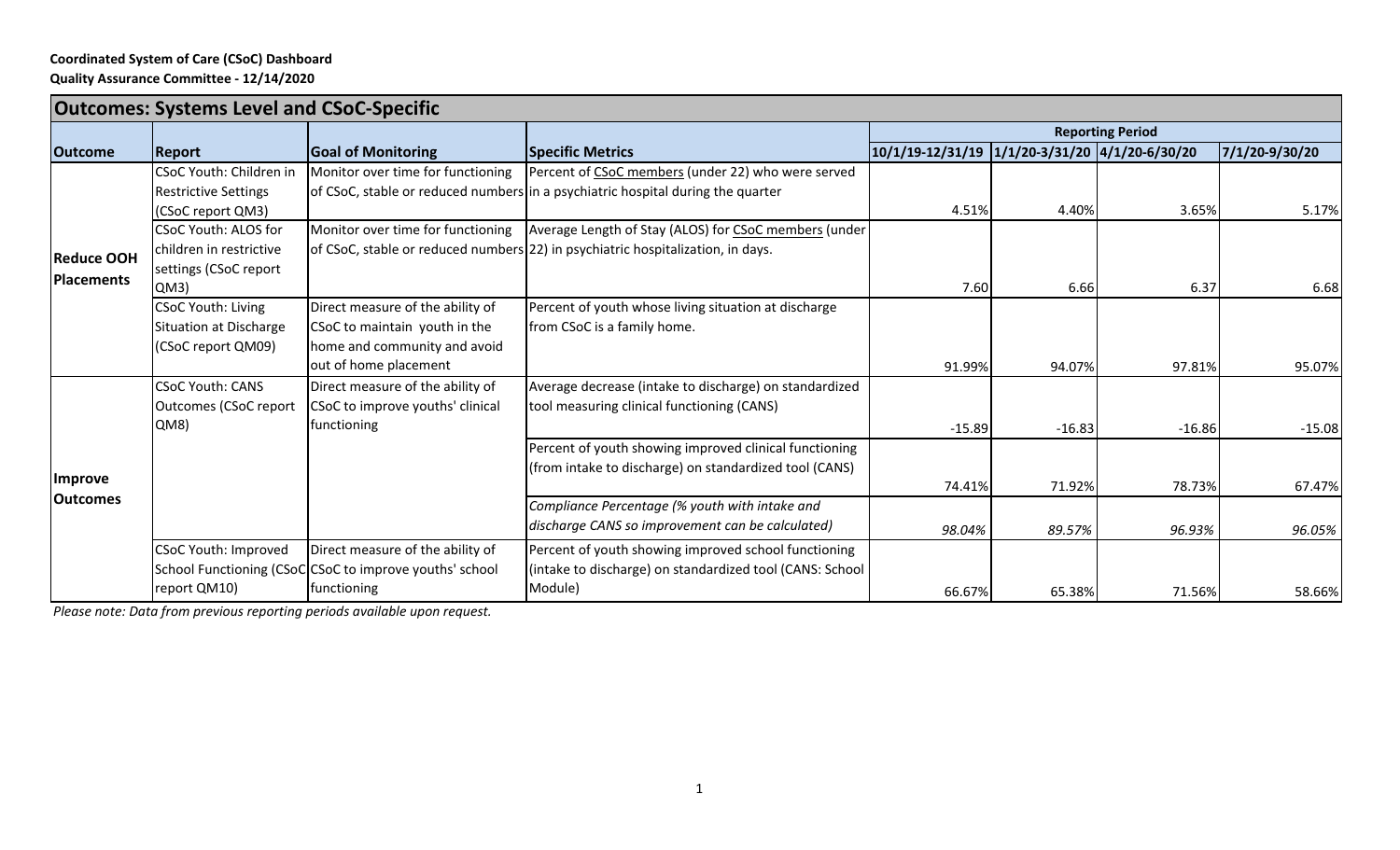## **Coordinated System of Care (CSoC) Dashboard Quality Assurance Committee ‐ 12/14/2020**

| <b>Process Indicator: Youth Receiving Services in their Homes and Communities</b> |                                                                                                                                                                                                                                                  |                                                                                                                       |                                                                                                                                                       |                                 |                            |                            |                            |  |  |
|-----------------------------------------------------------------------------------|--------------------------------------------------------------------------------------------------------------------------------------------------------------------------------------------------------------------------------------------------|-----------------------------------------------------------------------------------------------------------------------|-------------------------------------------------------------------------------------------------------------------------------------------------------|---------------------------------|----------------------------|----------------------------|----------------------------|--|--|
| <b>Process</b>                                                                    |                                                                                                                                                                                                                                                  |                                                                                                                       |                                                                                                                                                       | <b>Reporting period</b>         |                            |                            |                            |  |  |
| Indicator                                                                         | <b>Report</b>                                                                                                                                                                                                                                    | <b>Goal of monitoring</b>                                                                                             | <b>Specific Metrics</b>                                                                                                                               | 10/1/19-12/31/19 1/1/20-3/31/20 |                            | $ 4/1/20-6/30/20$          | 7/1/20-9/30/20             |  |  |
| <b>Increase</b><br><b>Utilization</b><br>of HCBS                                  | <b>CSoC Youth: Access to</b><br>Wraparound (CSoC report<br>QM12)                                                                                                                                                                                 | <b>Ensure that</b><br>Wraparound is<br>accessible and<br>responsive to                                                | Percent of CSoC members for whom:<br>Timely referral standard was met<br>Timely first contact standard was met<br>Timely face-to-face contact was met | 73.09%<br>93.71%<br>67.58%      | 77.39%<br>94.42%<br>67.54% | 89.22%<br>92.57%<br>78.81% | 88.62%<br>96.72%<br>73.13% |  |  |
|                                                                                   |                                                                                                                                                                                                                                                  | limmediate needs.                                                                                                     |                                                                                                                                                       |                                 |                            |                            |                            |  |  |
|                                                                                   | <b>CSoC Youth: Enrollment</b><br>and Agency Involvement<br>(CSoC report QM6)                                                                                                                                                                     | Monitor number of<br>youth in CSoC and<br>agency involvement.                                                         | <b>Total number of CSoC Enrollees</b>                                                                                                                 | 2,895                           | 2,800                      | 2,540                      | 2,599                      |  |  |
|                                                                                   |                                                                                                                                                                                                                                                  |                                                                                                                       | Number of CSoC Enrollees involved with Juvenile<br>Justice                                                                                            | 332 (11.5%)                     | 323 (11.54%)               | 278 (10.94%)               | 272 (10.47%)               |  |  |
|                                                                                   |                                                                                                                                                                                                                                                  |                                                                                                                       | Number of CSoC Enrollees involved with DCFS                                                                                                           | 271 (9.4%)                      | 315 (11.25%)               | 297 (11.69%)               | 296 (11.39%)               |  |  |
|                                                                                   | CSoC Youth: Utilization of<br>Natural Supports (CSoC<br>report QM13)                                                                                                                                                                             | <b>Ensure Wraparound</b><br>is helping families<br>build sustainable<br>teams with natural<br>supports.               | Percent of fully enrolled CSoC members with at least<br>one natural/informal support person on their Plan of<br>Care (POC)                            | 85.30%                          | 87.7%                      | 88.3%                      | 89.2%                      |  |  |
|                                                                                   | <b>CSoC Youth: Youth</b><br><b>Ensure that CSoC</b><br>members are able to<br>receiving services in<br>sufficient amount,<br>access the services<br>frequency, and duration<br>that their CFT<br>(CSoC report POC 6)<br>determined they<br>need. | Percent of members receiving services in sufficent<br>amount, frequency, and duration.<br>Month 1 of reporting period | 96.09%                                                                                                                                                | 96.62%                          | 97.38%                     | 98.55%                     |                            |  |  |
|                                                                                   |                                                                                                                                                                                                                                                  |                                                                                                                       | <b>Month 2</b> of reporting period                                                                                                                    | 97.09%                          | 97.11%                     | 97.56%                     | 98.26%                     |  |  |
|                                                                                   |                                                                                                                                                                                                                                                  |                                                                                                                       | <b>Month 3</b> of reporting period                                                                                                                    | 95.83%                          | 97.59%                     | 98.39%                     | 98.46%                     |  |  |

*Please note: Data from previous reporting periods available upon request.*